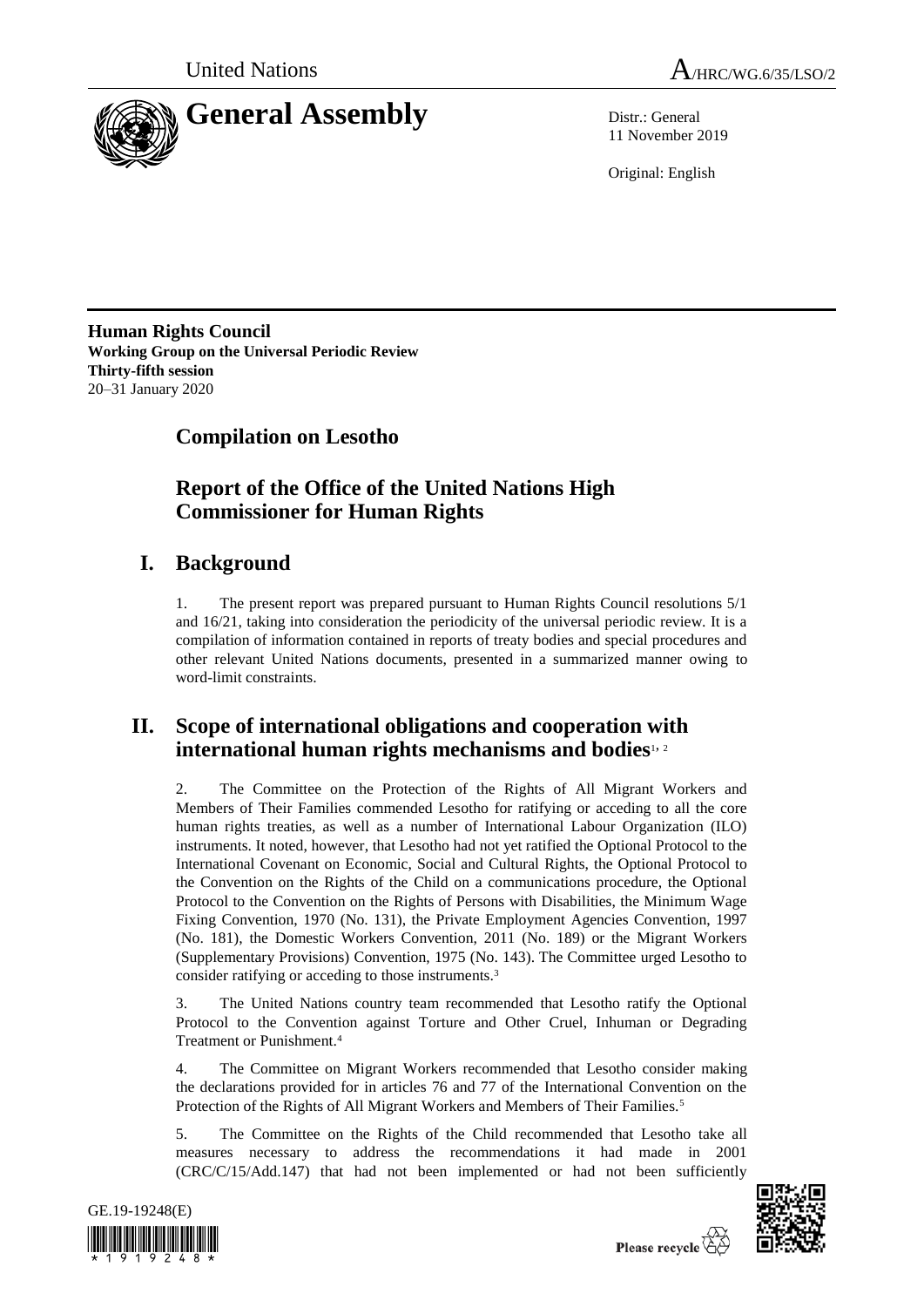implemented, in particular, those related to independent monitoring (para. 14), budget allocation (para. 18), dissemination, awareness-raising and training (para. 22), nondiscrimination (para. 26) and the best interests of the child (para. 28).<sup>6</sup>

6. The Committee on Migrant Workers urged Lesotho to establish an appropriate body, at the interministerial level, with a clear mandate and sufficient authority to coordinate all activities related to the implementation of the Convention, across sectors, at the national, regional and local levels. It recommended that Lesotho further avail itself of international assistance, including technical assistance, to develop a comprehensive programme aimed at implementing its recommendations and the Convention.<sup>7</sup>

7. The Office of the United Nations High Commissioner for Refugees (UNHCR) noted that the declarations and reservations Lesotho had made in relation to articles 8, 9, 25 and 31 of the Convention relating to the Status of Stateless Persons had reduced stateless persons' access to administrative assistance, which might undermine their protection against expulsion and the fair treatment of their interest and property.<sup>8</sup>

8. UNHCR recommended that Lesotho consider withdrawing its reservations and declarations to that Convention and that it take the necessary measures to determine statelessness status and to provide stateless persons with treatment compliant with the provisions of that Convention.<sup>9</sup>

9. The Committee on Migrant Workers recommended that Lesotho intensify its efforts towards the implementation of the Convention relating to the Status of Stateless Persons and the Convention on the Reduction of Statelessness.<sup>10</sup>

10. The United Nations Educational, Scientific and Cultural Organization (UNESCO) encouraged Lesotho to ratify the Convention against Discrimination in Education and to report to it in future on the implementation of the Recommendation on Science and Scientific Researchers.<sup>11</sup>

11. UNESCO also encouraged Lesotho to submit regularly comprehensive national reports for the periodic consultations on UNESCO education-related standard-setting instruments, notably the Recommendation against Discrimination in Education, and to share with it any relevant information to update its country profile on the UNESCO Observatory on the Right to Education.<sup>12</sup>

## **III. National human rights framework**<sup>13</sup>

12. The Special Rapporteur on the human rights to safe drinking water and sanitation recommended that the Government finalize the establishment of the National Human Rights Commission with autonomy and ensure that its mandate included issues of economic, social and cultural rights. He also recommended that international development funders put in place guarantees and safeguards to ensure that their development cooperation projects would fully incorporate human rights, in particular by implementing human rights principles and standards at all stages of the cycle of development cooperation projects.<sup>14</sup>

13. The Committee on Migrant Workers requested that Lesotho adopt the Human Rights Commission Bill as soon as possible and establish a national human rights institution, ensuring that it had a clear mandate to protect and promote human rights, including the rights of migrant workers and members of their families as set out in the International Convention on the Protection of the Rights of All Migrant Workers and Members of Their Families, in compliance with the principles relating to the status of national institutions for the promotion and protection of human rights (the Paris Principles).<sup>15</sup> The United Nations country team also recommended expediting the establishment of the National Human Rights Commission by operationalizing the National Human Rights Commission Act and ensuring compliance with the Paris Principles.<sup>16</sup>

14. The Committee on the Rights of the Child recommended that Lesotho expand its National Information System for Social Assistance so that it fully covered the territory of the State, in particular the rural and mountainous areas, and ensure that data on children were disaggregated by age, sex, ethnic origin, national origin, geographic location and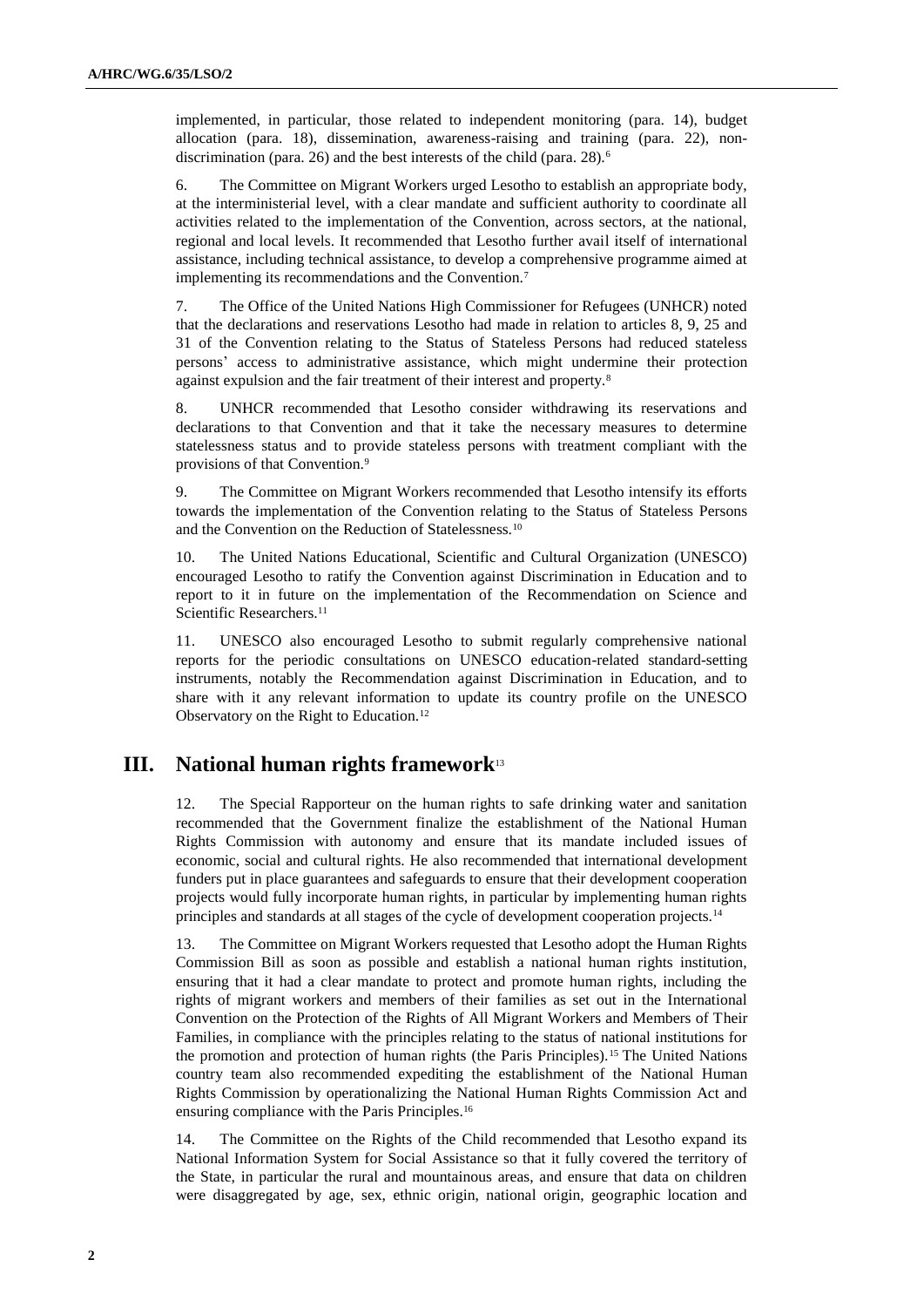socioeconomic status for all areas covered by the Convention on the Rights of the Child. It also recommended that technical assistance be sought from the United Nations Children's Fund (UNICEF) to ensure the development of child-sensitive indicators for all areas covered by the Convention and that the data collected were used to inform all programmes affecting children.<sup>17</sup>

15. The United Nations country team recommended establishing a national security sector inter-agency coordination mechanism with a mandate to monitor and address human rights violations. It also recommended providing increased technical and operational support to complete the national dialogue and the implementation of a broad-based reform process, and providing ongoing training to security sector personnel on human rights enforcement.<sup>18</sup>

## **IV. Implementation of international human rights obligations, taking into account applicable international humanitarian law**<sup>19</sup>

16. The Special Rapporteur on water and sanitation recommended that the Government enact national legislation explicitly recognizing the human rights to water and sanitation and fully incorporating the normative content of those rights. He also recommended that it ensure the continuity of plans and policies on water and sanitation and the implementation of those policies in line with human rights.<sup>20</sup>

17. The Special Rapporteur further recommended that the Government establish a national regulation on drinking water quality in accordance with the most recent version of the World Health Organization Guidelines for Drinking-water Quality.<sup>21</sup>

## **A. Cross-cutting issues**

## **1. Equality and non-discrimination**<sup>22</sup>

18. The Committee on Migrant Workers recommended that Lesotho intensify its efforts to combat xenophobia, including by prosecuting perpetrators and conducting awarenessraising campaigns, and provide assistance to victims.<sup>23</sup>

19. The United Nations country team recommended enacting the Domestic Violence Bill and supporting its immediate implementation, and strengthening coordinated essential services package and referral pathways between the health, social services, police and justice sectors in order to respond to gender-based violence.<sup>24</sup>

20. It also recommended harmonizing the dual legal systems to address discriminatory provisions and administrative regulations relating to family, marriage and inheritance in order to eliminate discrimination against women and girls. It further recommended finalizing the review of the Child Protection and Welfare Act of 2011 to include provisions to protect children from child marriage, and considering enacting the child marriage law and supporting its implementation.<sup>25</sup>

21. Moreover, it recommended implementing constitutional, legal and policy reforms to promote and protect the human rights of all persons irrespective of their sexual orientation, gender identity and disabilities. It also recommended expanding and improving national data collection on gender-based violence and conducting a national time-use study disaggregated by sex, age, location, sexual orientation and gender identity, disability and other relevant socioeconomic indicators.<sup>26</sup>

22. UNESCO encouraged Lesotho to address sexual and gender-based violence, as it affected children's school attendance.<sup>27</sup>

#### **2. Development, the environment, and business and human rights**<sup>28</sup>

23. The Special Rapporteur on water and sanitation recommended that the Government adopt the human rights to water and sanitation as a permanent agenda item for the water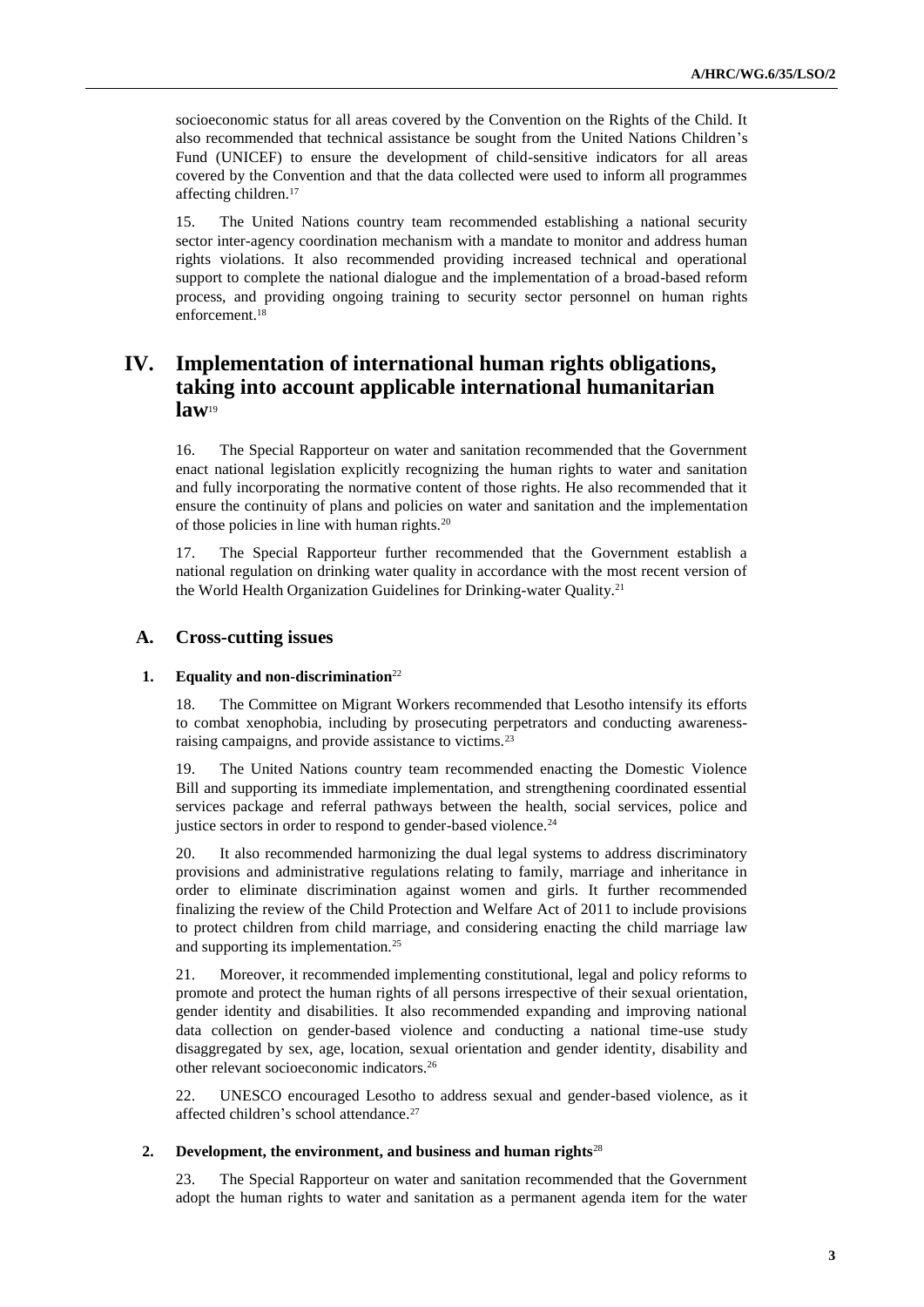sector coordination meetings, and ensure that the Department of Rural Water Supply consulted the National Information System for Social Assistance when deciding in which villages to implement its water and sanitation programmes. He also recommended enhancing budgetary and technical resources for rural water and sanitation services with an emphasis on maintenance.<sup>29</sup>

24. The Special Rapporteur on water and sanitation further recommended that the Government establish a well-equipped, well-staffed and accredited national laboratory for drinking-water analyses, and that, in regard to mega-projects, including the highlands development project, that it document the lessons learned from previous projects and phases of projects, and conduct an ex-post human rights impact assessment.<sup>30</sup> In addition, he recommended that international development funders prioritize water and sanitation projects in Lesotho in their portfolios.<sup>31</sup>

25. The United Nations country team recommended that Lesotho make concerted efforts to approve and operationalize the National Resilience Strategic Framework to protect its development gains and build citizens' resilience to natural disasters.<sup>32</sup>

26. It also recommended that Lesotho fast-track implementation of the National Climate Change Policy and put in place a comprehensive system to monitor and evaluate its implementation. It further recommended that Lesotho continue ensuring the integration of sexual and reproductive health and rights, HIV and gender-based violence in rapid assessments in humanitarian situations.<sup>33</sup>

## **B. Civil and political rights**

## **1. Right to life, liberty and security of person**<sup>34</sup>

27. The Committee on the Rights of the Child urged Lesotho to take immediate measures to prevent killings of children involving the mutilation of body parts, through raising community awareness, investigating all cases and bringing the perpetrators to justice.<sup>35</sup>

28. The Committee on Migrant Workers recommended that Lesotho ensure that comprehensive, migration-specific human rights training programmes were available to all public officials working in the area of migration, in particular immigration officers and law enforcement officials, as well as judges, prosecutors, relevant consular officers, civil servants, local officials and social workers. It also recommended working in close collaboration with civil society organizations and the media to intensify the dissemination of information about the International Convention on the Protection of the Rights of All Migrant Workers and Members of Their Families.<sup>36</sup>

29. The Committee on the Rights of the Child recommended that Lesotho take all measures necessary to prevent and combat the abuse of children, including domestic violence and sexual exploitation and abuse.<sup>37</sup>

30. The United Nations country team observed that there was inadequate knowledge and uptake of HIV services by prisoners and that efforts must intensify to mitigate the high risk of HIV transmission among prisoners and to create demand for HIV prevention and retention on antiretroviral therapy.<sup>38</sup>

## **2. Administration of justice, including impunity, and the rule of law**<sup>39</sup>

31. The Committee on Migrant Workers recommended that Lesotho increase labour inspections and prosecute, punish and sanction persons or groups exploiting migrant workers or subjecting them to forced labour and abuse, especially in the informal economy, in line with target 8.8 of the Sustainable Development Goals. <sup>40</sup> It also recommended strengthening mechanisms for investigating cases of child labour and trafficking in persons and for prosecuting and punishing offenders.<sup>41</sup>

32. The United Nations country team recommended that Lesotho ensure that the justice sector reforms limited the number of inmates in custody on remand and improved the conditions in detention centres.42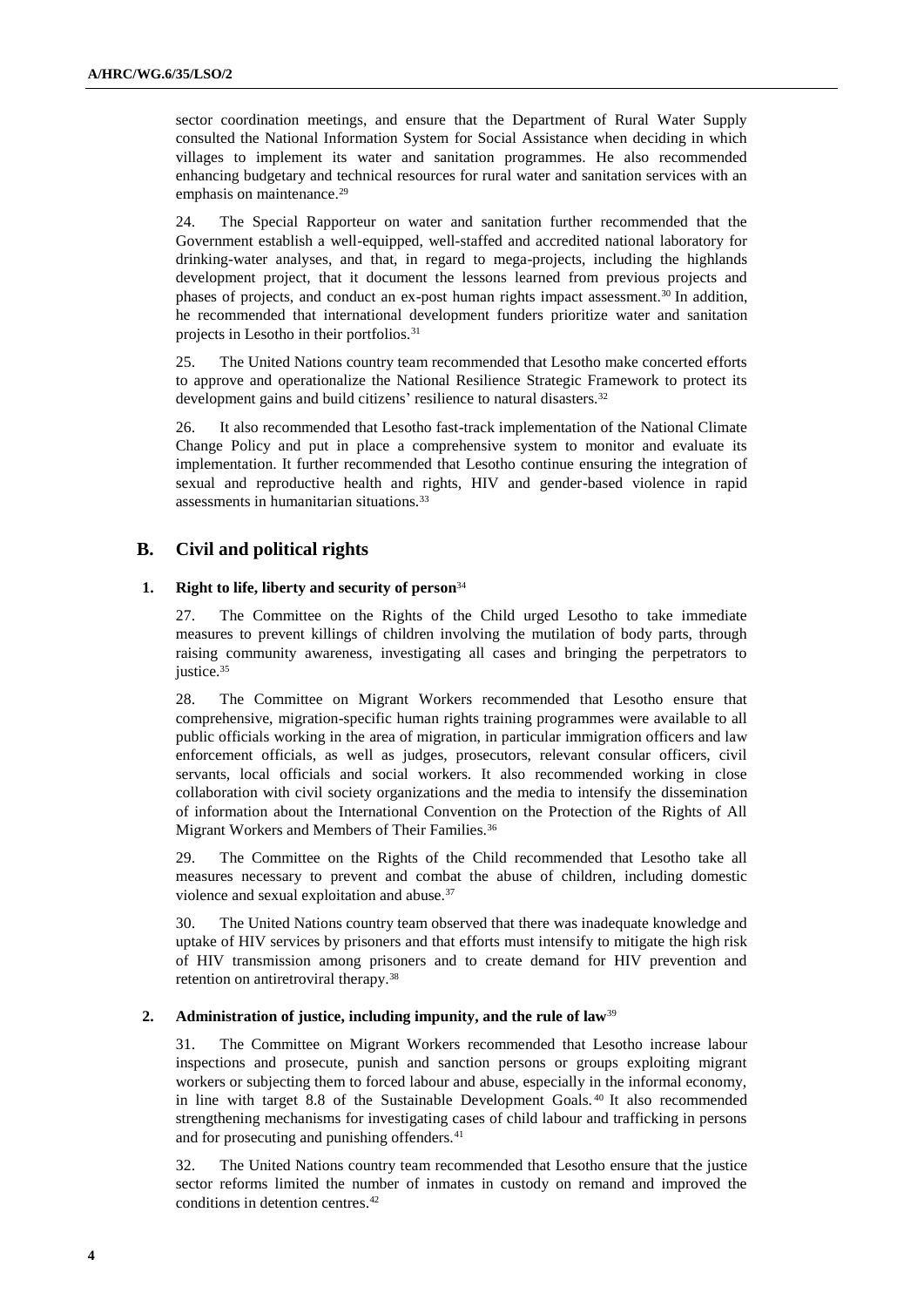## **3. Fundamental freedoms**<sup>43</sup>

33. UNESCO noted with concern that a freedom of information law did not currently exist in Lesotho.<sup>44</sup>

34. UNESCO encouraged Lesotho to fully implement the relevant provisions of the Convention for the Protection of the World Cultural and Natural Heritage, the Convention for the Safeguarding of the Intangible Cultural Heritage and the Convention on the Protection and Promotion of the Diversity of Cultural Expressions, which promoted access to and participation in cultural heritage and creative expressions and, as such, were conducive to implementing the right to take part in cultural life as defined in article 27 of the Universal Declaration of Human Rights and article 15 of the International Covenant on Economic, Social and Cultural Rights.<sup>45</sup>

35. UNESCO also encouraged Lesotho to assess the system for issuing broadcast licences in order to ensure that the process was transparent and independent; to review its media-related laws to ensure that they were aligned with international standards in promoting freedom of expression; and to introduce a freedom of information law that was in accordance with international standards.<sup>46</sup>

### **4. Prohibition of all forms of slavery**<sup>47</sup>

36. The Committee on Migrant Workers recommended that Lesotho step up campaigns aimed at preventing trafficking in migrant workers and protect migrant workers from labour and sexual exploitation, in line with target 5.2 of the Sustainable Development Goals. It also recommended improving the training of law enforcement officials, border guards, judges, prosecutors, labour inspectors, teachers, health-care providers and the State's embassy and consular personnel regarding the struggle against human trafficking.

37. The Committee on Migrant Workers recommended that Lesotho provide adequate assistance, protection and rehabilitation to all victims of trafficking, in particular by providing shelters and launching projects aimed at their reintegration and repatriation. It also recommended intensifying international, regional and bilateral cooperation to prevent and combat trafficking in persons.<sup>48</sup>

38. The United Nations country team commended the Government on its efforts to sensitize officials, community leaders and vulnerable groups on trafficking in persons.<sup>49</sup>

39. It recommended that Lesotho amend the Anti-Trafficking in Persons Act of 2011 to remove force, fraud or coercion as a requirement for child trafficking, and with respect to implementation, that it increase its efforts to secure the conviction of perpetrators of trafficking. It also recommended that Lesotho establish the victims of trafficking trust fund and ensure that it was fully resourced to carry out its mandate.<sup>50</sup>

40. It urged Lesotho to take strong action against perpetrators of trafficking in persons and to deal with the backlog of cases investigated by the Lesotho Mounted Police Service.<sup>51</sup> It recommended reviewing and harmonizing all legal frameworks to enable access to justice for victims of trafficking, with stringent penalties to deter the crime of trafficking.<sup>52</sup>

41. The Committee on the Rights of the Child recommended that Lesotho provide sufficient resources to fully implement the special action programme for the elimination of the worst forms of child labour and address in particular the exploitation of children for herding, domestic work and sexual exploitation, and conduct a study on the worst forms of child labour.<sup>53</sup> The United Nations country team echoed that recommendation.<sup>54</sup>

## **5. Right to family life**<sup>55</sup>

42. The Committee on Migrant Workers recommended that, during the review of the Aliens Control Act of 1966, Lesotho introduce appropriate measures to facilitate the family reunification of migrant workers and members of their families in line with article 44 of the International Convention on the Protection of the Rights of All Migrant Workers and Members of Their Families.<sup>56</sup>

43. The United Nations country team recommended that Lesotho strengthen the capacity of health-care providers with the updated guidelines on family planning and demand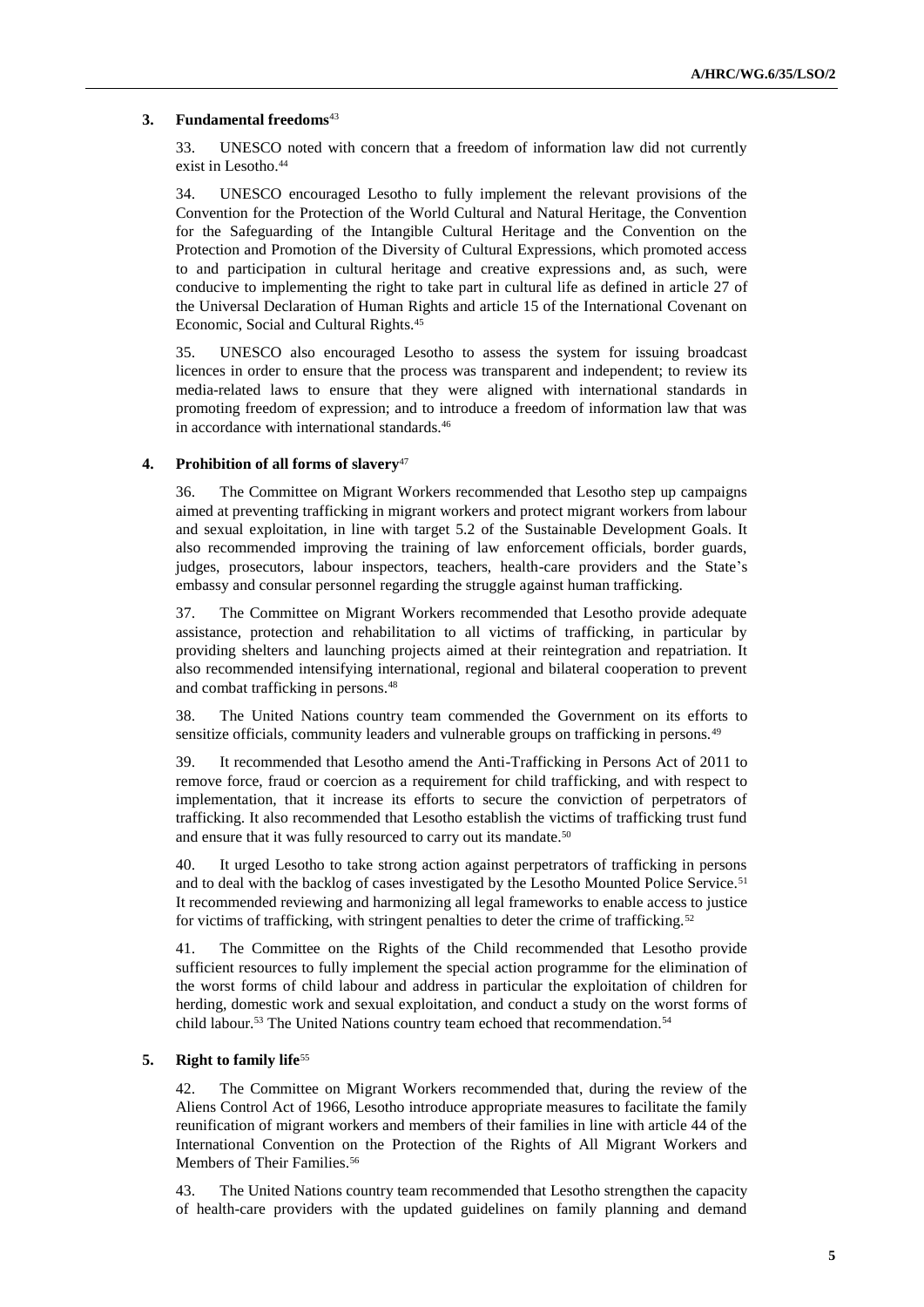generation interventions for family planning.<sup>57</sup> The Committee on the Rights of the Child recommended that Lesotho ensure that support for family reintegration or placement in alternative care was provided with full respect for children's best interests and giving due weight to their autonomous views, in accordance with their age and maturity.<sup>58</sup>

## **C. Economic, social and cultural rights**

## **1. Right to work and to just and favourable conditions of work**<sup>59</sup>

44. The Committee on Migrant Workers recommended that Lesotho collect data on cases involving non-compliance with the principle of equal pay for work of equal value, including sanctions imposed on non-compliant employers. It also recommended that Lesotho ensure that migrant workers enjoyed treatment not less favourable than that which applied to nationals in respect of remuneration and that that was strictly enforced through the conduct of regular and unannounced labour inspections in sectors where migrant workers were employed, in line with target 8.8 of the Sustainable Development Goals.<sup>60</sup>

45. The same Committee recommended that Lesotho reinforce the regulatory regime for private recruitment agencies and strengthen the existing licensing system for recruitment agencies during the ongoing review of the Labour Code of 1992, to ensure the rights of migrant workers in accordance with the Convention. It also recommended enhancing recruitment monitoring and inspections to prevent private recruitment agencies from exploiting migrant workers and members of their families.<sup>61</sup>

46. The United Nations country team recommended that Lesotho improve legislative and policy frameworks to increase the ease of doing business and to enable investment in the private sector. It also recommended improving the national labour environment through the approval and implementation of the draft labour and employment policies. <sup>62</sup> The Committee on the Rights of the Child recommended that Lesotho widely disseminate the minimum employment guidelines for shepherds/herdboys of 2014 and undertake awareness-raising programmes, including campaigns.<sup>63</sup>

### **2. Right to an adequate standard of living**<sup>64</sup>

47. The Special Rapporteur on water and sanitation recommended that the Government make public the decisions of the quarterly water sector coordination meetings; guarantee the independence and autonomy of the regulatory body for water and sanitation services; prioritize the provision of water and toilets to all levels of schools, including preschools and day-care centres; and review the process of identifying water sources, taking into account projections of water availability during periods of drought.<sup>65</sup>

48. The Special Rapporteur on water and sanitation also recommended that the Government, as an interim measure during droughts, provide water through alternative mechanisms, such as trucks and other transportation methods, in particular to hard-to-reach remote areas. He further recommended reviewing policies for abstracting water from the reservoirs in the highlands to provide water to the villages in need and nearby villages, based on an exercise to identify and map the needs of those villages.<sup>66</sup>

49. The Special Rapporteur on water and sanitation recommended that the Government establish a special tariff for schools and health centres and ensure that disconnections owing to lack of payment did not occur; establish a clearer procedure on disconnection of water services; increase the number of annual samples for water quality control; and include water treatment in rural areas at the community or household level as part of the national agenda.<sup>67</sup>

50. The United Nations country team recommended that Lesotho allocate sufficient human and financial resources to the costed multisectoral food and nutrition strategy and the zero hunger road map.<sup>68</sup>

51. The Special Rapporteur on water and sanitation strongly recommended that the Government use the framework of the human rights to water and sanitation as a guide to help it identify the highest priorities in the water and sanitation sector. That would take into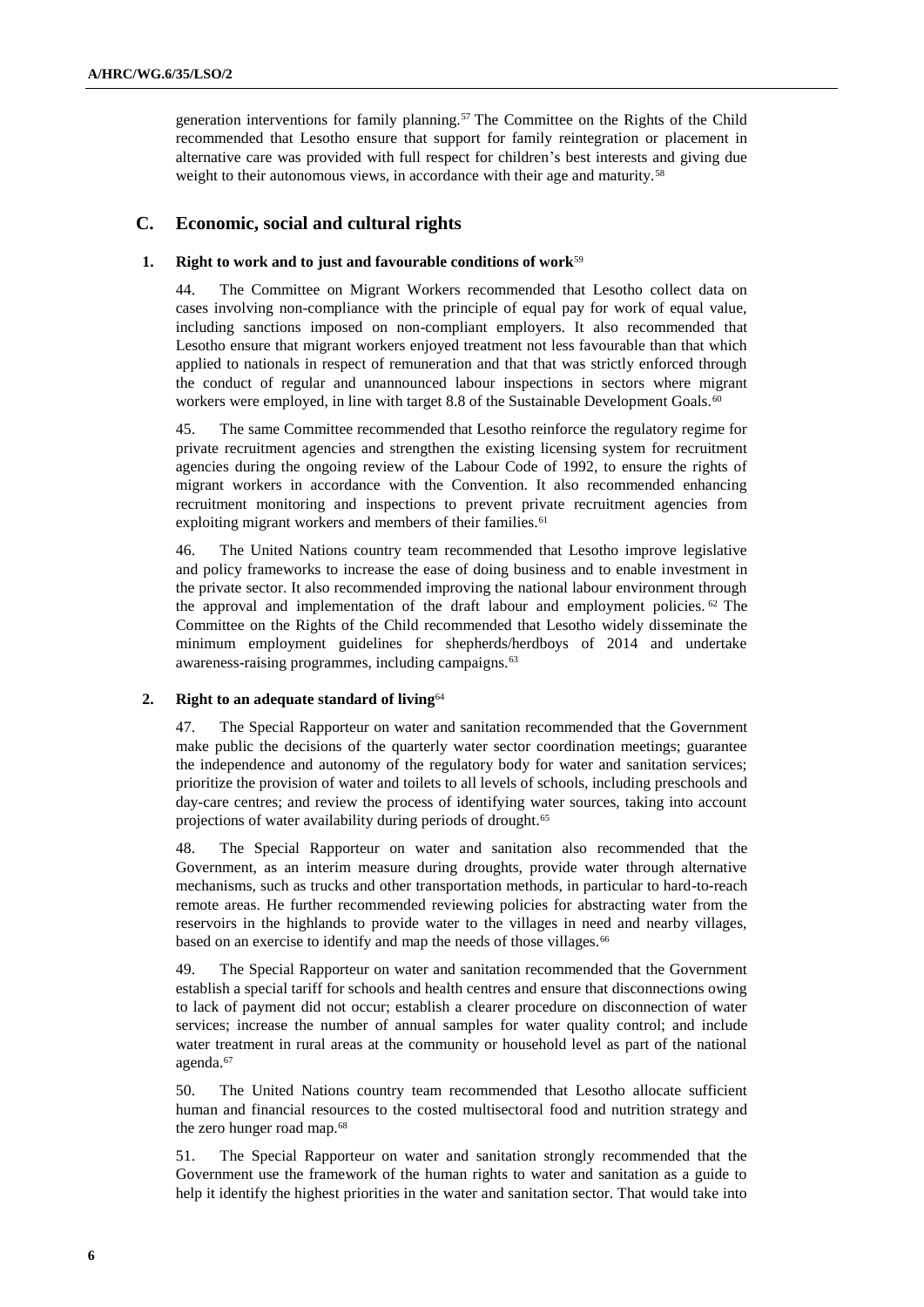account key issues, such as people in vulnerable situations and questions surrounding equality and non-discrimination, as well as participation and access to information.<sup>69</sup>

52. The United Nations country team commended the Government on its efforts in collaborating with United Nations agencies to integrate gender, gender-based violence and HIV and sexual and reproductive health in the response and mitigation of drought and other natural disasters and in the Lesotho Disaster Management Authority tools.<sup>70</sup>

53. It recommended that Lesotho promote the sustainable utilization of natural resources and ensure that the marginalized and most vulnerable individuals in society were increasingly resilient. It also recommended that Lesotho ensure the full implementation and use of the Disaster Management Authority response and mitigation of drought and other natural disasters tools, which integrated gender, gender-based violence and HIV and sexual and reproductive health, and of the gender audit conducted by the Ministry of Agriculture and Food Security.<sup>71</sup>

54. It further recommended increasing opportunities for sustainable food production, improved food security and decent work, especially for women and young people.<sup>72</sup>

#### **3. Right to health**<sup>73</sup>

55. The Special Rapporteur on water and sanitation recommended that the Government include hygiene and menstrual hygiene management as part of a national policy.<sup>74</sup> The United Nations country team recognized that addressing menstrual stigma and discrimination would help adolescent girls to continue school, Lesotho had made progress in addressing menstrual health and hygiene by removing tax on sanitary towels in 2019.<sup>75</sup>

56. The United Nations country team recommended that Lesotho strengthen its legislation on and the implementation of health policies and guidelines to improve access to health services, including sexual and reproductive health services, by people living with disabilities, women and young people in particular. It also recommended comprehensively integrating gender-based violence in national representative surveys such as the Demographic Health Survey.<sup>76</sup>

57. The United Nations country team noted that only 40 per cent of the population had access to health services due to low utilization of existing health services, limited resource capacity, weak outreach services and structural barriers.<sup>77</sup> It recommended that Lesotho initiate the implementation of the National Health Strategic Plan 2018/19–2022/23, including its moderate scenario, which advocated for the scaling up of high impact services and health system investments. It also recommended strengthening community level systems to increase awareness and uptake of services, noting the disease burden on communities as the entry level for the right to health and implementation of cost-effective interventions.<sup>78</sup>

58. It further recommended improving capacity in the supply chain and procurement for all health commodities, including through enactment of the Medicine and Medical Device Control Bill and a specific budget line in the national budget for procurement of family planning commodities for commodity security. In addition, it recommended implementing the Reproductive, Maternal, Newborn, Child and Adolescent Health programme and reviewing midwifery policies.<sup>79</sup>

#### **4. Right to education**<sup>80</sup>

59. The United Nations country team recommended fully implementing the Inclusive Education Policy, which focused on the educational needs of learners living with disabilities, particularly by raising and allocating the funds required to implement the policy. <sup>81</sup> UNESCO encouraged Lesotho to take concrete measures to ensure inclusive education, particularly for people with special needs, at all levels of education.<sup>82</sup>

60. The United Nations country team commended Lesotho on achieving gender parity in primary education and on having remained committed to education spending (between 9 and 10 per cent of gross domestic product), while the provisions of free primary education since 2000 had resulted in an increase in the enrolment of boys and girls in schools. However, it noted that the bulk of the budget was spent on primary education, leaving very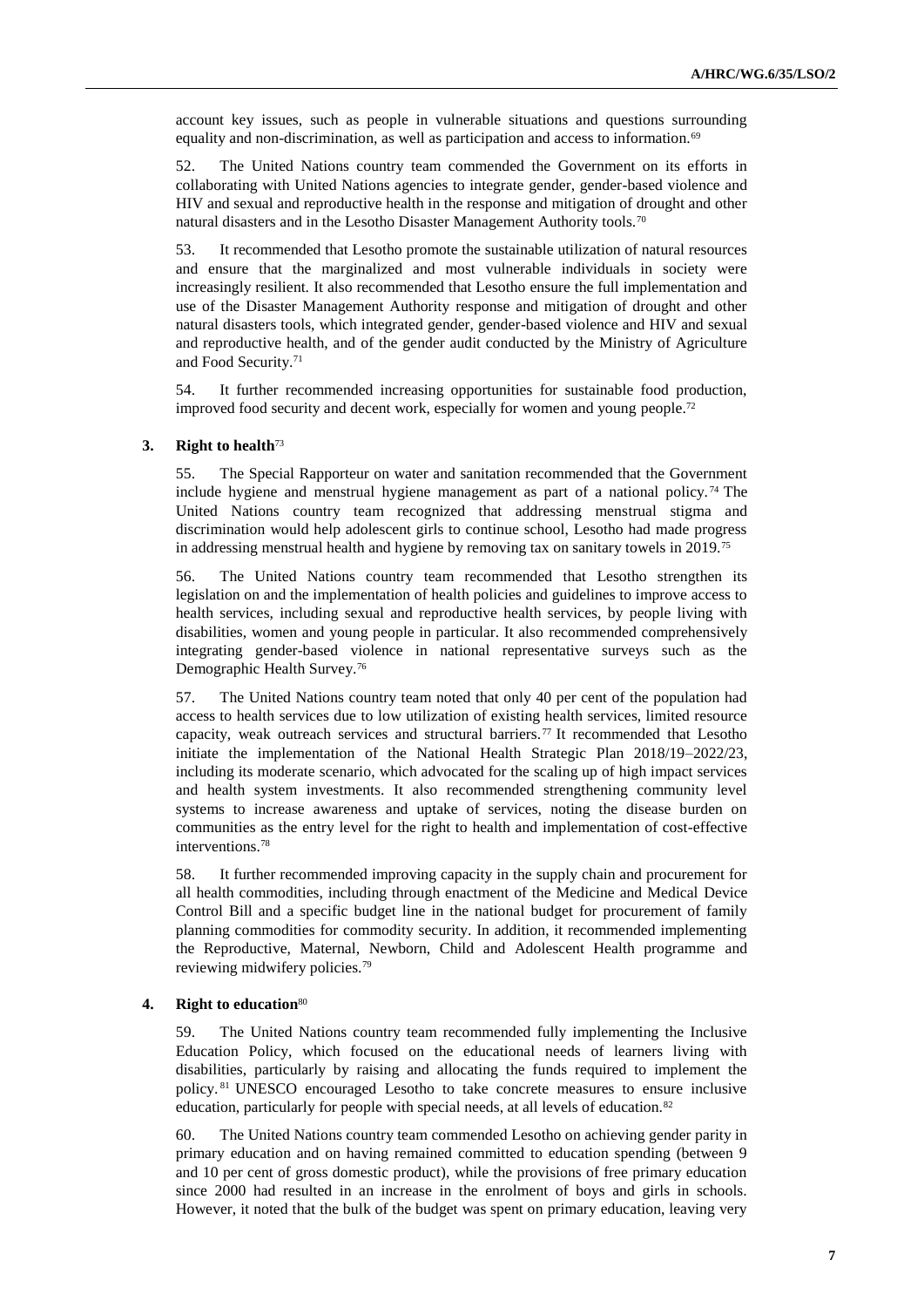few resources for Early Childhood Care and Development Education and for secondary education.<sup>83</sup>

61. The United Nations country team recommended that Lesotho strengthen teachers' capacity to deliver quality comprehensive sexuality education in schools and to provide supportive supervision and monitoring of its delivery. It also recommended developing an implementation plan for the national school health and nutrition policy to complement the delivery of comprehensive sexuality education in schools through uptake of sexual and reproductive health and rights services by adolescents and young people.<sup>84</sup>

62. The United Nations country team further recommended allocating adequate funds to subsidize early childhood, secondary and tertiary education for access to education at those levels, and taking special measures to retain boys in schools with specific focus on those in rural remote areas. Furthermore, it recommended providing capacity-building to teachers on the effective implementation of the curriculum, including on efficient delivery of human rights education.<sup>85</sup>

63. UNESCO encouraged Lesotho to foresee at least one year of free and compulsory pre-primary education and to ensure that schools had the resources necessary to provide quality education and that they were equipped with gender-sensitive sanitation facilities.<sup>86</sup>

64. UNESCO also encouraged Lesotho to increase access to and improve the quality of pre-primary education, through appropriate infrastructure, quality in-service training for teachers and by developing the curriculum. It further encouraged progressively guaranteeing 12 years of free education, of which 9 were compulsory, in order to align with the minimum age of employment; reinforcing measures to improve quality education at all levels; lowering dropout and repetition rates; and increasing access across the State, particularly in hard to reach places.<sup>87</sup>

## **D. Rights of specific persons or groups**

65. UNESCO encouraged Lesotho to give due consideration to the participation of communities, practitioners, cultural actors and non-governmental organizations from civil society, as well as vulnerable groups (minorities, indigenous peoples, migrants, refugees, young people and persons with disabilities) and to ensure that equal opportunities were given to women and girls to address gender disparities.<sup>88</sup>

## **1. Children**<sup>89</sup>

66. The Committee on the Rights of the Child welcomed the ongoing law reform process to harmonize the definition of the child in all child-related legislation to bring it in line with the Convention on the Rights of the Child, and to prohibit child marriage without exception, including by repealing the section of the Marriage Act of 1974 that allowed girls to marry at the age of 16. It recommended that Lesotho expedite the law reform process to achieve a unified definition of the child and the prohibition of child marriage.<sup>90</sup>

67. The United Nations country team acknowledged the efforts of the Government to end child marriage through multi-stakeholder advocacy campaigns and by amending the Child Protection and Welfare Act of 2011 to include a section on ending child marriage, in line with the Convention on the Rights of the Child and the Convention on the Elimination of All Forms of Discrimination against Women. Efforts were under way to harmonize conflicting legislation, such as the Marriage Act of 1974, which permitted girls to marry at 16 years of age. The Child Protection and Welfare Act of 2011 advocated for the protection of children at risk of forced marriage by criminalizing child marriage.<sup>91</sup>

68. The United Nations country team recommended that Lesotho enact the reviewed Child Protection and Welfare Act of 2011 to protect children and adolescents from forced and child marriage, and develop and implement a national strategy to reduce teenage pregnancies that included reintegration in school.<sup>92</sup> The Committee on the Rights of the Child recommended that Lesotho collect data on children involved in different types of child labour and establish a child-specific complaints mechanism that could receive,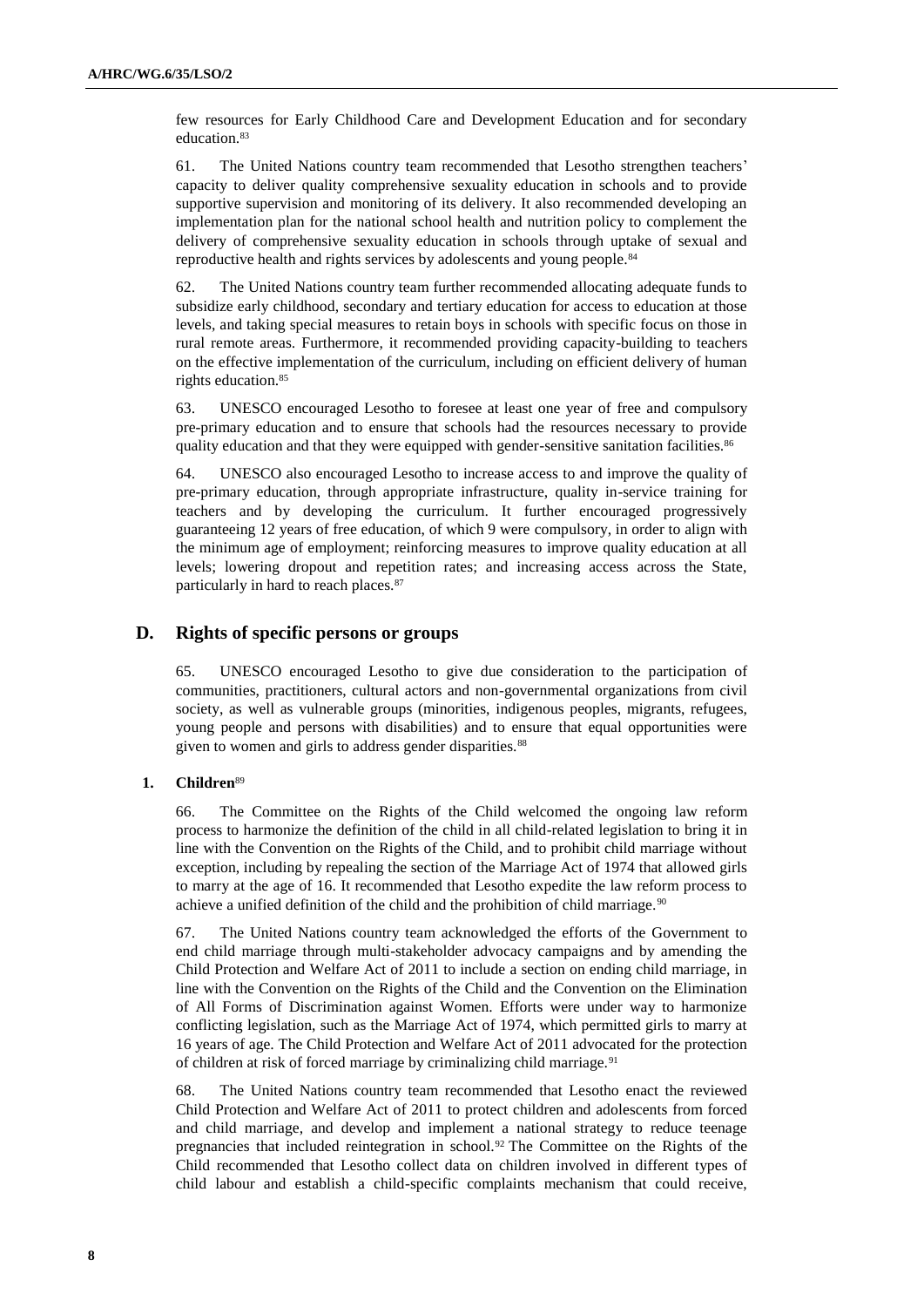monitor and investigate reports on cases of child exploitation, and raise awareness among children of the mechanism.<sup>93</sup>

69. The Committee on the Rights of the Child recommended that Lesotho raise awareness among parents of the importance of education and provide financial support for children in the most disadvantaged situations. It also recommended collecting data on children in street situations and using those data to develop and inform a specific policy and plan of action to address the situation. It further recommended providing professional support, particularly personnel with specialized skills in psychology and social work, to the organizations working with children in street situations.<sup>94</sup>

70. UNESCO encouraged Lesotho to increase the legal age of marriage to 18 years for both boys and girls, as the current minimum age hampered girls' right to education, and to adopt a re-entry policy for girls who had dropped out of school due to pregnancy.<sup>95</sup>

## **2. Persons with disabilities**<sup>96</sup>

71. The United Nations country team recommended that Lesotho enact the Disability Equity Bill to address and reduce social and economic inequalities for people living with disabilities, and that it review the 2011 Disability Policy in order to develop an implementation strategy and allocate an adequate budget for implementation. It also recommended that Lesotho adopt and implement universal design standards in order to facilitate access to education, health and other social services for people living with disabilities.<sup>97</sup>

72. The United Nations country team further recommended improving the collection and generation of data on disability to effectively measure developments and progress in interventions that responded to the needs of people living with disabilities, taking into consideration the needs of women and girls living with disabilities. In addition, it recommended that Lesotho strengthen at all levels the engagement and participation of persons living with disabilities in the development of legislation, policies, strategies and plans in order to ensure inclusiveness and ownership.<sup>98</sup>

### **3. Minorities and indigenous peoples**<sup>99</sup>

73. The Special Rapporteur on water and sanitation emphasized that the adoption of a comprehensive approach to implementing the human rights to water and sanitation would guide Lesotho to focus on the most vulnerable populations and "leave no one behind", in accordance with its commitment to the 2030 Agenda for Sustainable Development.<sup>100</sup>

74. The Special Rapporteur recommended that the Government undertake an in-depth analysis of the current tariff scheme in order to ensure that access to water and sanitation services was affordable for those in a vulnerable situation and those with limited economic capacity.<sup>101</sup>

75. While the United Nations country team acknowledged the efforts of Lesotho to provide continuity of care for people living with HIV/AIDS who worked abroad by providing multiple supplies of antiretroviral therapy, it noted that some people living with HIV/AIDS were sometimes denied such supplies by the authorities.<sup>102</sup>

## **4. Migrants and refugees**<sup>103</sup>

76. The United Nations country team commended the efforts of the Government to provide universal health access for migrants and immigrants, regardless of their immigration status.<sup>104</sup>

77. UNHCR noted with appreciation that refugees in Lesotho enjoyed access to basic health care and received assistance to access basic education. Refugees also had the right to work, provided that they obtained work permits; unemployed refugees receive a grant from the Government. Nonetheless, access to education for refugee children and the provision of travel documentation to enable refugees to travel to neighbouring countries remained problematic.105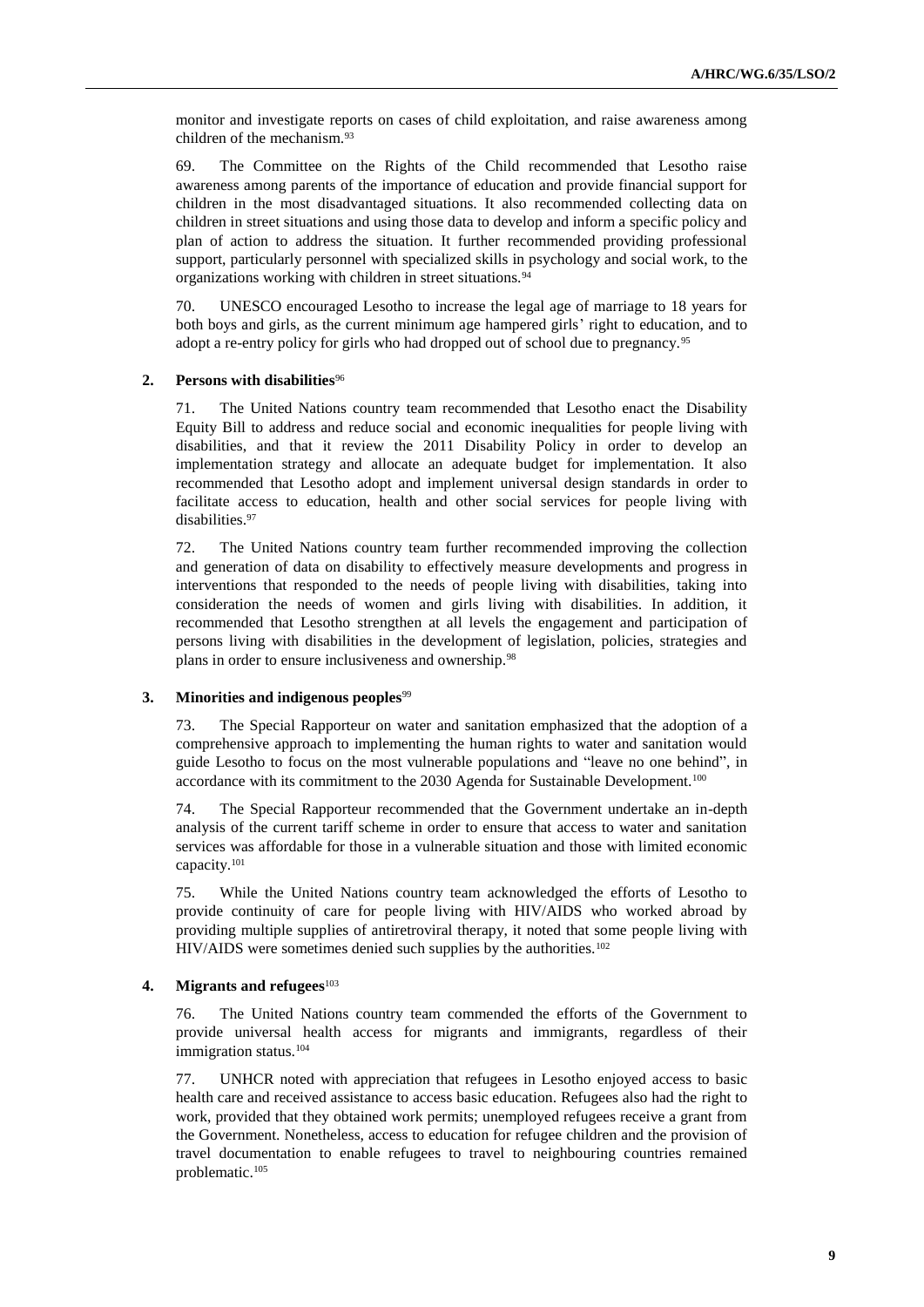78. UNHCR recommended that the Government consider the provision of universal primary education to all refugee children free of charge and where applicable, secondary and tertiary education for refugee children and young people.<sup>106</sup>

## **5. Stateless persons**<sup>107</sup>

79. UNHCR noted that stateless persons in Lesotho not only lacked definite legal status and protection, but were also vulnerable to abuse and human rights violations. In addition, a number of practical gaps with regard to birth registration and nationality legislation further increased the risk of statelessness, particularly among children. The lack of a birth certificate could affect the enjoyment of a range of human rights, including access to education and health care.<sup>108</sup>

80. UNHCR recommended that the Government establish a statelessness determination procedure and a domestic legal framework for the protection of stateless persons, in line with the standards set out in the Convention relating to the Status of Stateless Persons, in order to ensure that stateless persons were able to enjoy their human rights.<sup>109</sup>

81. UNHCR also recommended that the Government ensure that birth registration was universal, free, accessible and made available immediately after the birth of a child, and that birth certificates were effectively issued. It further recommended that the Government consider the establishment of late birth registration procedures, and amend the Nationality Act so as to grant nationality to children born outside Lesotho to a national, regardless of the parent's gender or place of birth, as well as to all children found abandoned on its territory.<sup>110</sup>

### *Notes*

- <sup>1</sup> Tables containing information on the scope of international obligations and cooperation with international human rights mechanisms and bodies for Lesotho will be available at [www.ohchr.org/EN/HRBodies/UPR/Pages/LSIndex.aspx.](file:///C:/Users/Mohadjer/AppData/Local/Microsoft/Windows/INetCache/Content.Outlook/GN6J710B/www.ohchr.org/EN/HRBodies/UPR/Pages/LSIndex.aspx)
- <sup>2</sup> For relevant recommendations, see A/HRC/29/9, paras. 113.1–113.6, 113.9–113.10, 113.12, 114.1– 114.14, 115.1–115.6, 115.18–115.19 and 115.22–115.23.
- <sup>3</sup> CMW/C/LSO/CO/1, paras. 11–12.
- <sup>4</sup> United Nations country team submission for the universal periodic review of Lesotho, p. 8.
- <sup>5</sup> CMW/C/LSO/CO/1, para. 10.
- <sup>6</sup> CRC/C/LSO/CO/2, para. 4.
- <sup>7</sup> CMW/C/LSO/CO/1, paras. 16 and 57.
- <sup>8</sup> UNHCR submission for the universal periodic review of Lesotho, p. 1.
- 9 Ibid., p. 3.
- <sup>10</sup> CMW/C/LSO/CO/1, para. 38.
- <sup>11</sup> UNESCO submission for the universal periodic review of Lesotho, paras. 11 and 17.
- <sup>12</sup> Ibid., para. 11.
- <sup>13</sup> For relevant recommendations, see A/HRC/29/9, paras. 113.13–113.34 and 114.18–114.19.
- <sup>14</sup> A/HRC/42/47/Add.1, paras. 82 (d) and 83 (b).
- <sup>15</sup> CMW/C/LSO/CO/1, para. 20 (a).
- <sup>16</sup> United Nations country team submission, p. 8.
- <sup>17</sup> CRC/C/LSO/CO/2, para. 13.
- <sup>18</sup> United Nations country team submission, p. 7.
- <sup>19</sup> For relevant recommendations, see A/HRC/29/9, paras. 113.45-113.52, 113.73, 115.11, 115.21 and 115.24.
- <sup>20</sup> A/HRC/42/47/Add.1, para. 82 (a)–(b).
- <sup>21</sup> Ibid., para. 82 (h).
- <sup>22</sup> For relevant recommendations, see A/HRC/29/9, paras. 113.11, 113.53-113.57, 113.67-113.69, 113.72, 115.7–115.9 and 115.12.
- <sup>23</sup> CMW/C/LSO/CO/1, para. 28 (d).
- <sup>24</sup> United Nations country team submission, p. 7.
- <sup>25</sup> Ibid.
- <sup>26</sup> Ibid.
- <sup>27</sup> UNESCO submission, para. 11.
- <sup>28</sup> For relevant recommendations, see A/HRC/29/9, paras. 113.36-113.37, 113.88-113.89, 113.91, 113.111 and 113.117–113.121.
- <sup>29</sup> A/HRC/42/47/Add.1, para. 82 (c).
- <sup>30</sup> Ibid., para. 82 (h)–(i).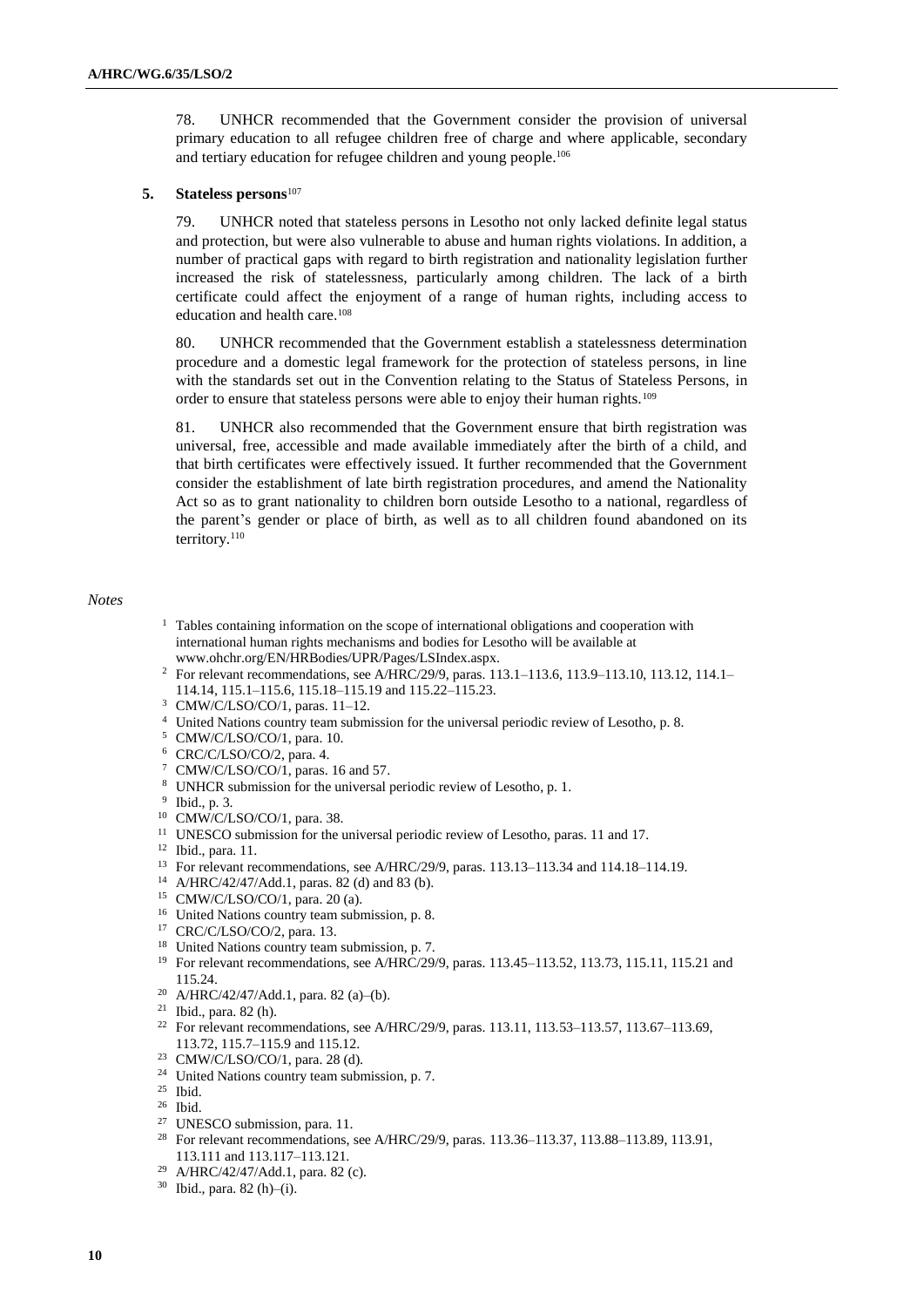- Ibid., para. 83 (a).
- United Nations country team submission, p. 15.
- Ibid., p. 16.
- <sup>34</sup> For relevant recommendations, see A/HRC/29/9, paras. 113.7–113.8, 113.70–113.71, 113.77–113.79, 115.10, 115.16–115.17 and 115.20.
- CRC/C/LSO/CO/2, para. 21.
- CMW/C/LSO/CO/1, para. 22 (a) and (c).
- CRC/C/LSO/CO/2, para. 29 (a).
- United Nations country team submission, para. 37.
- <sup>39</sup> For relevant recommendations, see A/HRC/29/9, paras. 113.59–113.60 and 114.22.
- CMW/C/LSO/CO/1, para. 28 (a).
- Ibid., para. 52 (d).
- United Nations country team submission, p. 7.
- For relevant recommendations, see A/HRC/29/9, paras. 113.42–113.44 and 114.16.
- UNESCO submission, para. 7.
- Ibid., para. 16.
- Ibid., paras. 15, 12 and 13.
- For relevant recommendations, see A/HRC/29/9, paras. 113.61–113.66, 114.15 and 114.21.
- CMW/C/LSO/CO/1, para. 52 (e)–(f).
- United Nations country team submission, para. 21.
- Ibid., p. 9.
- Ibid., para. 23.
- Ibid., p. 9.
- CRC/C/LSO/CO/2, para. 56 (a).
- United Nations country team submission, p. 16.
- For the relevant recommendation, see A/HRC/29/9, para. 113.84.
- CMW/C/LSO/CO/1, para. 44.
- United Nations country team submission, p. 13.
- CRC/C/LSO/CO/2, para. 58 (c).
- For relevant recommendations, see A/HRC/29/9, paras. 113.80–113.81.
- CMW/C/LSO/CO/1, para. 34.
- Ibid., para. 50.
- United Nations country team submission, p. 10.
- CRC/C/LSO/CO/2, para. 56 (b).
- For relevant recommendations, see A/HRC/29/9, paras. 113.38–113.40, 113.82, 113.85–113.86 and 113.113.
- A/HRC/42/47/Add.1, para. 82 (c) and (e).
- Ibid., para. 82 (e)–(f).
- Ibid., para. 82 (g)–(h).
- United Nations country team submission, p. 10.
- A/HRC/42/47/Add.1, para. 80.
- United Nations country team submission, para. 46.
- Ibid., p. 16.
- Ibid., p. 15.
- For relevant recommendations, see A/HRC/29/9, paras. 113.92–113.100, 113.102–113.103 and 114.24.
- A/HRC/42/47/Add.1, para. 82 (e). See also United Nations country team submission, p. 14.
- United Nations country team submission, para. 41.
- Ibid., p. 6.
- Ibid., para. 30.
- Ibid., p. 13.
- Ibid.
- For relevant recommendations, see A/HRC/29/9, paras. 113.106–113.110, 113.112, 113.115 and 114.23.
- <sup>81</sup> United Nations country team submission, p. 5.
- UNESCO submission, para. 11.
- United Nations country team submission, para. 42.
- Ibid., p. 14.
- Ibid., pp. 14 and 17.
- 86 UNESCO submission, para. 11.
- Ibid.
- Ibid., para. 16.
- For relevant recommendations, see A/HRC/29/9, paras. 113.74–113.75, 113.83 and 113.105.
- CRC/C/LSO/CO/2, paras. 16–17.
- <sup>91</sup> United Nations country team submission, para. 15.
- Ibid., pp. 14.
- Ibid., para. 56 (d).